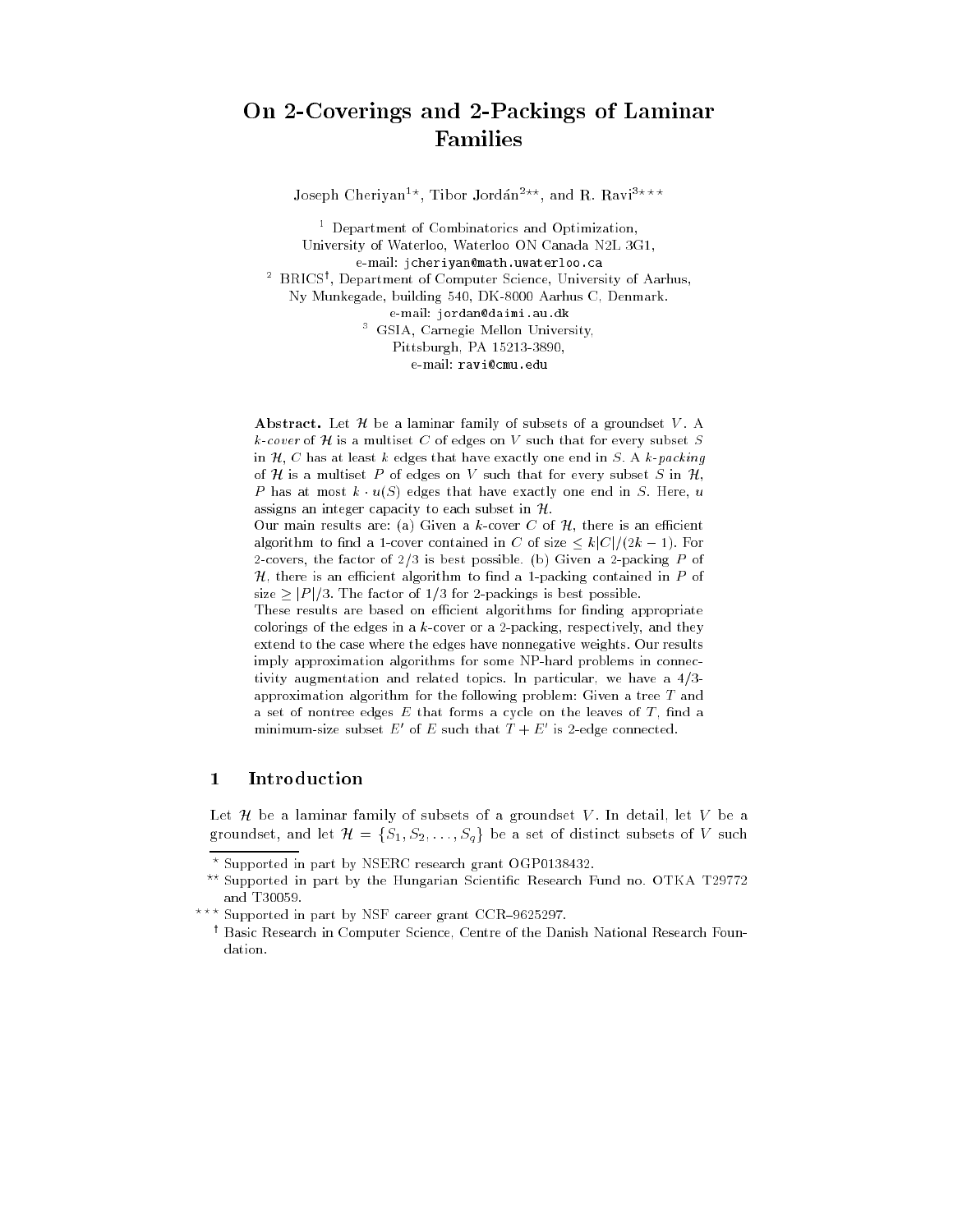that for every  $1 \leq i, j \leq q$ ,  $S_i \cap S_j$  is exactly one of  $\emptyset$ ,  $S_i$  or  $S_j$ . A k-cover of H is a multiset of edges, C, such that for every subset S in  $\mathcal{H}$ , C has at least k edges (counting multiplicities) that have exactly one end in S. A k-packing of  $\mathcal H$  is a multiset of edges, P, such that for every subset S in  $\mathcal{H}$ , P has at most  $k \cdot u(S)$ edges (counting multiplicities) that have exactly one end in  $S$ . Here,  $u$  assigns an integer capacity to each subset in  $H$ . Our main results are:

- 1. Given a k-cover C of  $H$ , there is an efficient algorithm to find a 1-cover contained in C of size  $\leq k\frac{|C|}{(2k-1)}$ . For 2-covers, the factor of 2/3 is best possible.
- 2. Given a 2-packing P of  $\mathcal{H}$ , there is an efficient algorithm to find a 1-packing contained in P of size  $\geq$  |P |/3. The factor of 1/3 is best possible.

All of these results extend to the weighted case, where the edges have nonnegative weights. Also, we show that the following two problems are NP-hard: (1) Given a 2-cover C of  $H$ , find a minimum-size 1-cover that is contained in C. (2) Given a 2-packing P of  $\mathcal{H}, u$ , find a maximum-size 1-packing that is contained in P .

The upper bound of  $2/3$  on the ratio of the minimum size of a 1-cover versus the size of a (containing) 2-cover is tight. To see this, consider the complete graph  $K_3$ , and the laminar family H consisting of three singleton sets. Let the 2-cover be  $E(K_3)$ . A minimum 1-cover has 2 edges from  $K_3$ . The same example, with unit capacities for the three singleton sets in  $H$ , shows that the ratio of the maximum size of a 1-packing versus the size of a (containing) 2-packing may equal  $1/3$ . There is an infinite family of similar examples.

An edge is said to *cover* a subset S of V if the edge has exactly one end in S. Our algorithm for finding a small-size 1-cover from a given 2-cover constructs a "good" 3-coloring of (the edges of) the 2-cover. In detail, the 3-coloring is such that for every subset  $S$  in the laminar family, at least two different colors appear among the edges covering S. The desired 1-cover is obtained by picking the two smallest (least weight) color classes. Similarly, our algorithm for finding a largesize 1-packing from a given 2-packing constructs a 3-coloring of (the edges of ) the 2-packing such that for every subset S in the laminar family, at most  $u(S)$ of the edges covering S have the same color. The desired 1-packing is obtained by picking the largest (most weight) color class.

## 1.1 A Linear Programming Relaxation

Consider the natural integer programming formulation (IP) of our minimum 1 cover problem. Let the given  $k$ -cover be denoted by  $E$ . There is a (nonnegative) integer variable  $x_e$  for each edge  $e \in E$ . For each subset  $S \in \mathcal{H}$ , there is a  $_{\rm constraint}$   $\rm \sum$  $e\in\delta(S)$  $x_e$  ,  $x_i$ , where  $v(y)$  denotes the set of edges covering  $\omega$ . The

objective function is to minimize  $\sum w_e x_e$ , where  $w_e$  is the weight of edge  $e$  . Let e

(LP) be the following linear program obtained by relaxing all of the integrality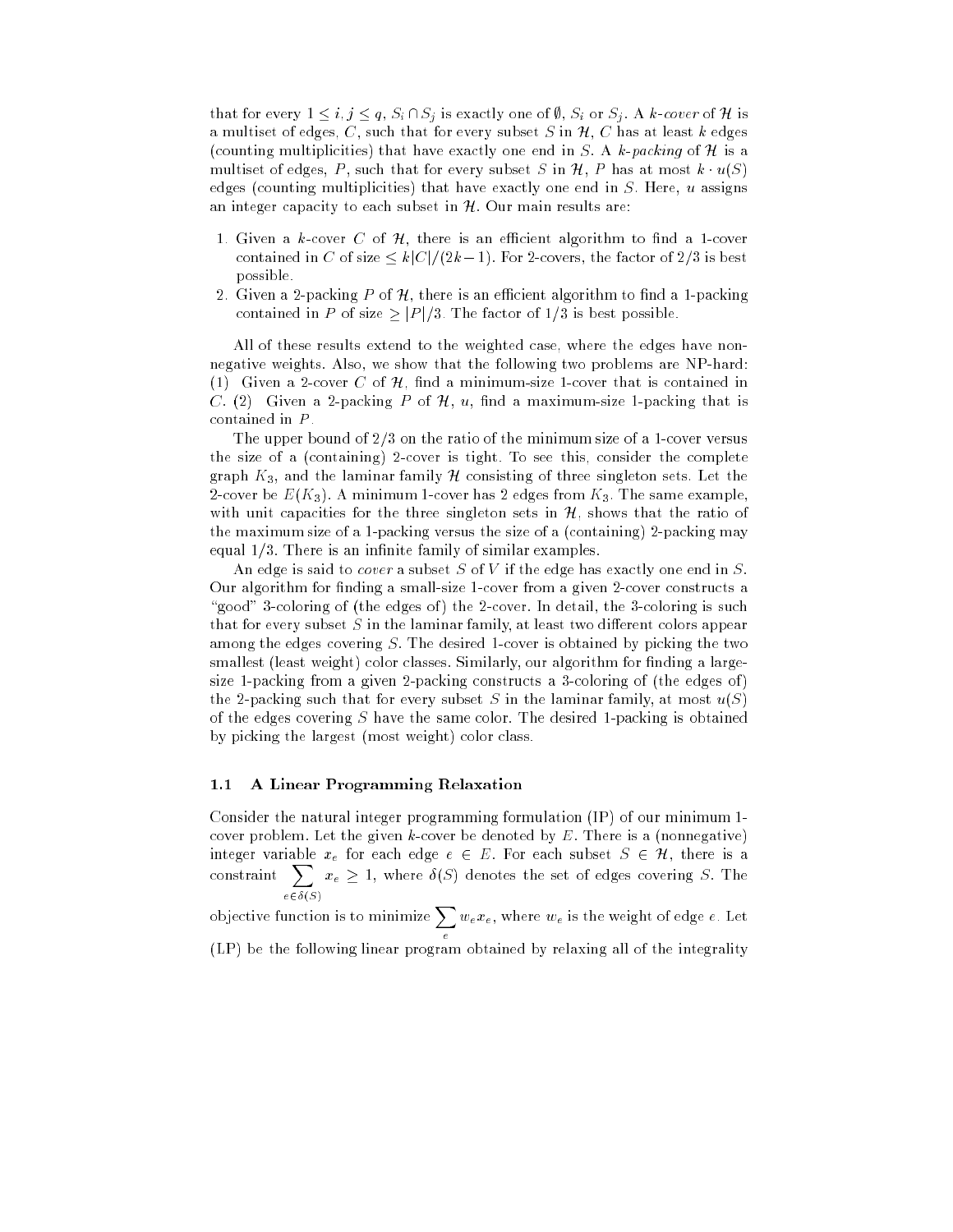constraints on the variables.

$$
(LP) \quad z_{LP} = \min \sum_{e} w_e x_e \quad \text{s.t.} \quad \{ \sum_{e \in \delta(S)} x_e \ge 1, \ \forall S \in \mathcal{H}; \quad x_e \ge 0, \ \forall e \in E \}.
$$

Clearly,  $(LP)$  is solvable in polynomial time. The  $k$ -cover gives a feasible solution to (LP) by fixing  $x_e = 1/k$  for each edge e in the k-cover.

For the minimum 1-cover problem, Theorem 1 below shows that the optimal value of the integer program (IP) is  $\leq 4/3$  times the optimal value of a halfintegral solution to the LP relaxation (LP). (A feasible solution x to (LP) is called *half-integral* if  $x_e \in \{0, \frac{1}{2}, 1\}$ , for all edges e.) There are examples where the LP relaxation has a unique optimal solution that is *not* half-integral. For the maximum 1-packing problem, Theorem 2 shows that the optimal value of the integer program is  $\geq 2/3$  times the optimal value of a half-integral solution to the LP relaxation.

Recall that a laminar family H may be represented as a tree  $T = T(\mathcal{H})$ . (T has a node for V as well as for each set  $A_i \in \mathcal{H}$ , and T has an edge  $A_i A_j$  if  $A_i \in \{V\} \cup \mathcal{H}$  is the smallest set containing  $A_i \in \mathcal{H}$ .)

Two special cases of the minimum 1-cover problem are worth mentioning. (i) If the laminar family H is such that the tree  $T(\mathcal{H})$  is a path, then the LP relaxation has an integral optimal solution. This follows because the constraints matrix of the LP relaxation is essentially a network matrix, see [CCPS 98, Theorem 6.28], and hence the matrix is totally unimodular; consequently, every extreme point solution (basic feasible solution) of the LP relaxation is integral. (ii) If the laminar family H is such that the tree  $T(\mathcal{H})$  is a star (i.e., the tree has one nonleaf node, and that is adjacent to all the leaf nodes) then the LP relaxation has a half-integral optimal solution. This follows because in this case the LP relaxation is essentially the same as the linear program of the fractional matching polytope, which has half-integral extreme point solutions, see [CCPS 98, Theorem 6.13].

## 1.2 Equivalent Problems

The problem of finding a minimum 1-cover of a laminar family  $H$  from among the multiedges of a  $k$ -cover  $E$  may be reformulated as a connectivity augmentation problem. Let  $T = T(\mathcal{H})$  be the tree representing  $\mathcal{H}$ ; note that  $E(T)$  is disjoint from  $E$ . Then the problem is to find a minimum weight subset of edges  $E'$ contained in E such that  $T + E_{0} = (V(T), E(T) \cup E)$  is 2-edge connected; we may assume that  $E$  has no multiedges. Instead of taking  $I$  to be a tree, we may take  $T$  to be a connected graph. This gives the problem  $CBRA$  which was initially studied by Eswaran & Tarjan [ET 76], and by Frederickson & Ja'ja' [FJ 81].

Similarly, the problem of nding a maximum 1-packing of a capacitated laminar family  $\mathcal{H}$ , u from among the multiedges of a k-packing E may be reformulated as follows. Let  $T = T(\mathcal{H})$  be the tree representing  $\mathcal{H}$ , and let the tree edges have (nonnegative) integer capacities  $u : E(T) \rightarrow Z$ ; the capacity of a set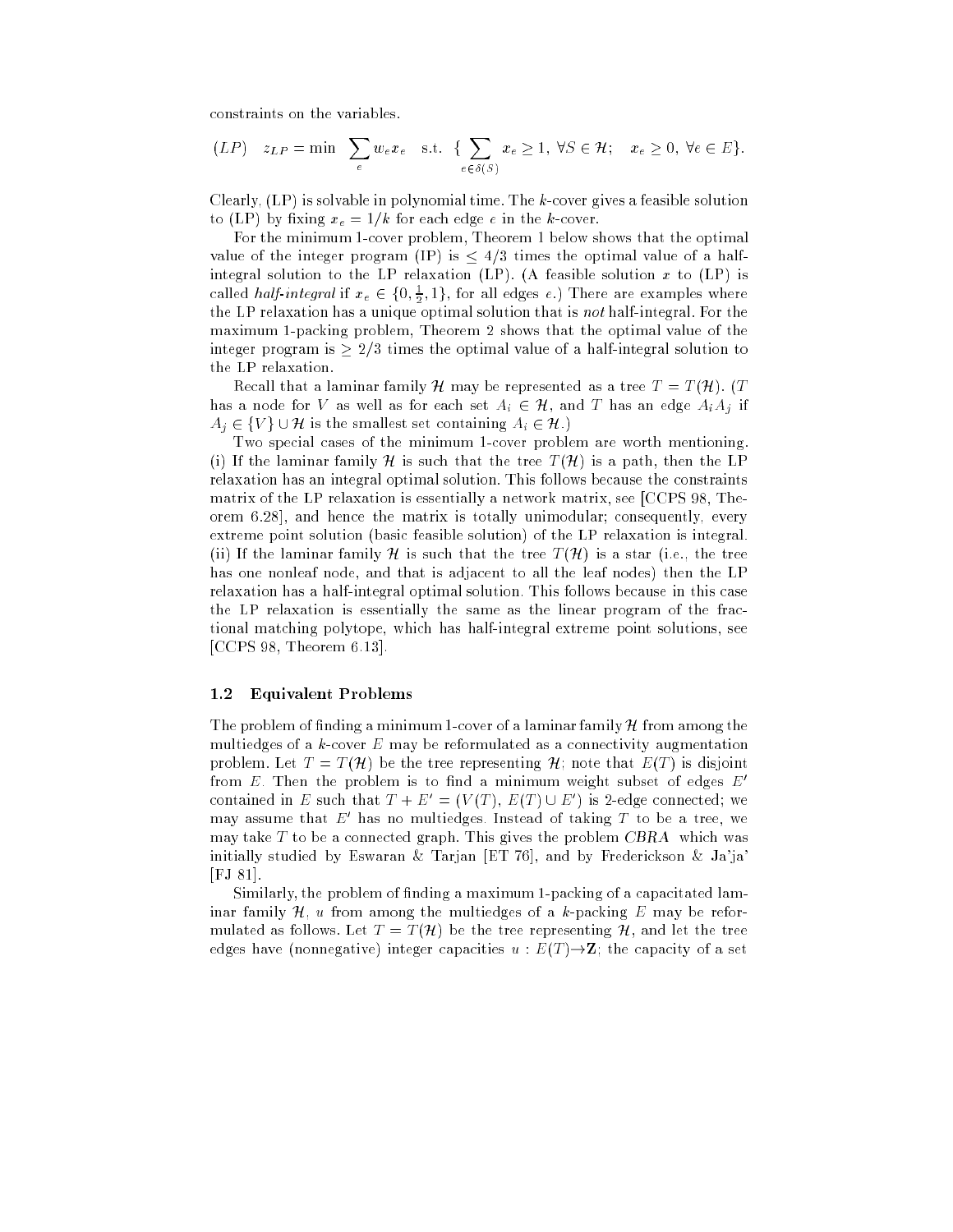$A_i \in \mathcal{H}$  corresponds to the capacity of the tree edge  $a_i$  representing  $A_i$ . The  $k$ -packing  $E$  corresponds to a set of demand edges. The problem is to find a maximum integral multicommodity flow  $x : E \rightarrow Z$  where the source-sink pairs (of the commodities) are as specified by  $E$ . In more detail, the objective is to maximize the total flow  $\sum_{e \in E} x_e$ , subject to the capacity constraints, namely, for each tree edge  $a_i$  the sum of the x-values over the demand edges in the cut given by  $T - a_i$  is  $\lt u(a_i)$ , and the constraints that x is integral and  $\gt 0$ .

## 1.3 Approximation Algorithms for NP-hard Problems in Connectivity Augmentation

Our results on 2-covers and 2-packings imply improved approximation algorithms for some NP-hard problems in connectivity augmentation and related topics. Frederickson and Ja'ja' [FJ 81] showed that problem CBRA is NP-hard and gave a 2-approximation algorithm. Later, Khuller and Vishkin [KV 94] gave another 2-approximation algorithm for a generalization, namely, find a minimumweight k-edge connected spanning subgraph of a given weighted graph. Subsequently, Garg et al [GVY 97, Theorem 4.2] showed that problem CBRA is max SNP-hard, implying that there is no polynomial-time approximation scheme for CBRA modulo the P $\neq$ NP conjecture. Currently, the best approximation guarantee known for CBRA is 2.

Our work is partly motivated by the question of whether or not the approximation guarantee for problem CBRA can be improved to be strictly less than 2 (i.e., to  $2 - \epsilon$  for a constant  $\epsilon > 0$ ). We give a 4/3-approximation algorithm for an NP-hard problem that is a special case of CBRA, namely, the tree plus cycle (TPC) problem. See Section 4.

Garg, Vazirani and Yannakakis [GVY 97] show that the above maximum 1-packing problem (equivalently, the above multicommodity flow problem) is NP-hard and they give a 2-approximation algorithm. In fact, they show that the optimal value of an integral 1-packing  $z_{IP}$  is  $\geq 1/2$  times the optimal value of a fractional 1-packing  $z_{LP}$ . We do not know whether the factor  $1/2$  here is tight.

It should be noted that the maximum 1-packing problem for the special case of unit capacities (i.e.,  $u(A_i) = 1$ ,  $\forall A_i \in \mathcal{H}$ ) is polynomial-time solvable. If the capacities are either one or two, and the tree  $T(\mathcal{H})$  representing the laminar family H has height two (i.e., every tree path has length  $\leq 4$ ), then the problem may be NP-hard, see [GVY 97, Lemma 4.3].

Further discussion on related topics may be found in the survey papers by Frank [F 94], Hochbaum [Hoc 96], and Khuller [Kh 96]. Jain [J 98] has interesting recent results, including a 2-approximation algorithm for an important generalization of problem CBRA.

We close this section by introducing some notation. For a multigraph  $G =$  $(V, E)$  and a node set  $S \subseteq V$ , let  $\delta_E(S)$  denote the multiset of edges in E that have exactly one end node in S, and let  $d_E(S)$  denote  $|\delta_E(S)|$ ; so  $d_E(S)$  is the number of multiedges in the cut  $(S, V - S)$ .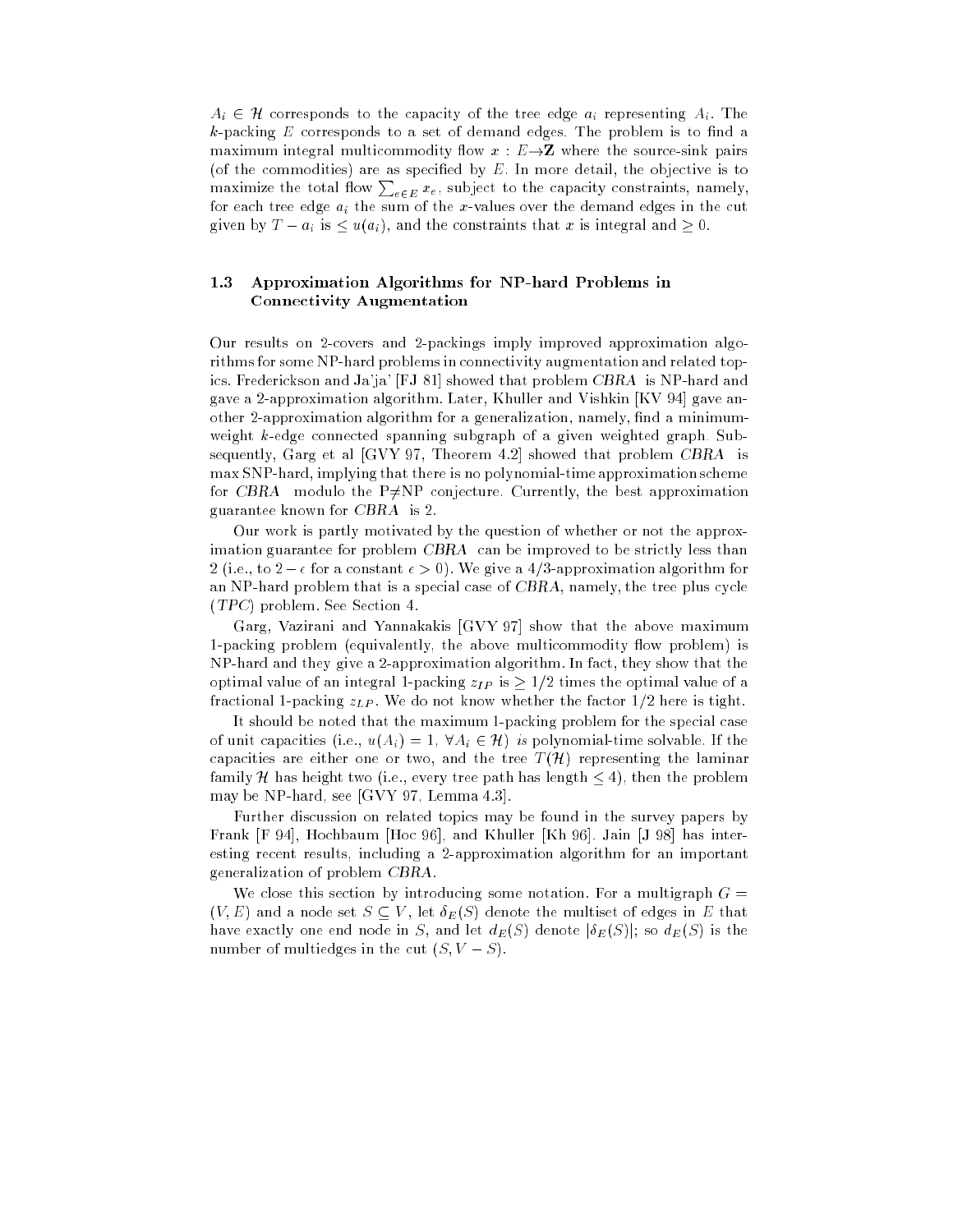## 2 Obtaining a 1-Cover from a k-Cover

This section has our main result on k-covers, namely, there exists a 1-cover whose size (or weight) is at most  $k/(2k-1)$  times the size (or weight) of a given  $k$ -cover. The main step (Proposition 1) is to show that there exists a "good"  $(2k-1)$ -coloring of any k-cover. We start with a preliminary lemma.

**Lemma 1.** Let V be a set of nodes, and let  $\mathcal{H}$  be a laminar family on V. Let E be a minimal  $\kappa$ -cover of  $\pi$ . Then there exists a set  $\Lambda \in \pi$  such that  $a_{E}(\Lambda) = \kappa$ and no proper subset I appeared in H.

Froof. Since E is minimal, there exists at least one set  $A \in \mathcal{H}$  with  $a_E(A) = \kappa$ . We call a node set  $X \subseteq V$  a tight set if  $d_E(X) = k$ . Consider an inclusionwise minimal tight set X in H. Suppose there exists a  $Y \subset X$  such that  $Y \in \mathcal{H}$ . If each edge of E that covers Y also covers X, then we have  $d_E(Y) = k$ . But this contradicts our choice of X. Thus there exists an edge  $xy \in E$  covering Y with  $x, y \in X$ . By the minimality of E, xy must cover a tight set  $Z \in \mathcal{H}$ . Since H is a laminar family, Z must be a proper subset of X. This contradiction to our choice of X proves the lemma.  $\square$ 

**Proposition 1.** Let V be a set of nodes, and let  $H$  be a laminar family on V. Let E be a minimal k-cover of H. Then there is a (2k 1)-coloring of (the edges  $\cdots$  . The such that the such that  $\cdots$ 

- (i) each set X 2 H is covered by edges of at least k dierent colors, and
- (ii) for every node v with  $a_E(v) \leq \kappa$ , all of the edges incident to v have aistinct colors.

Proof. The proof is by induction on jHj. For jHj = 1 the results holds since there are  $k$  edges in  $E$  (since  $E$  is minimal) and these can be assigned different colors. (For  $|\mathcal{H}| = 0$ ,  $|E| = 0$  so the result holds. However, even if E is nonempty, it is easy to color the edges in an arbitrary order to achieve property (ii).)

Now, suppose that the result holds for laminar families of cardinality  $\leq N$ . Consider a laminar family  $H$  of cardinality  $N+1$ , and let E be a minimal k-cover of H. By Lemma 1, there exists a tight set  $A \in \mathcal{H}$  (i.e.,  $d_E(A) = k$ ) such that no  $Y \subset A$  is in H. We contract the set A to one node  $v_A$ , and accordingly update the laminar family H. Then we remove the singleton set  $\{v_A\}$  from H. Let the resulting laminar family be  $\pi$  , and note that it has cardinality  $N$ . Clearly,  $E$ is a  $\kappa$ -cover of  $\pi$  . Let  $E\ \subseteq E$  be a minimal  $\kappa$ -cover of  $\pi$  . By the induction hypothesis,  $E$  has a ( $2k = 1$ )-coloring that satisfies properties (i) and (ii), i.e.,  $E$  has a good  $(2\kappa - 1)$ -coloring.

If the node  $v_A$  is incident to  $\geq \kappa$  edges of  $E$  , then note that  $E$  with its  $(2k-1)$ -coloring is good with respect to H (i.e., properties (i) and (ii) hold for  $\pi$  too). To see this, observe that  $\kappa \leq a_{E'}(v_A) \leq a_{E}(v_A) = \kappa$ , so  $a_{E'}(v_A) = \kappa$ , hence, the k edges of E incluent to  $v_A$  get distinct colors by property (ii). Then, for the original node set  $V$  , the  $\kappa$  edges of  $E$  -covering  $A$  get  $\kappa$  different colors.

Now focus on the case when  $a_{E'}(v_A) < \kappa$ . Ulearly, each edge in  $E - E^-$  is incident to  $v_A$ , since each edge in E not incident to  $v_A$  covers some tight set that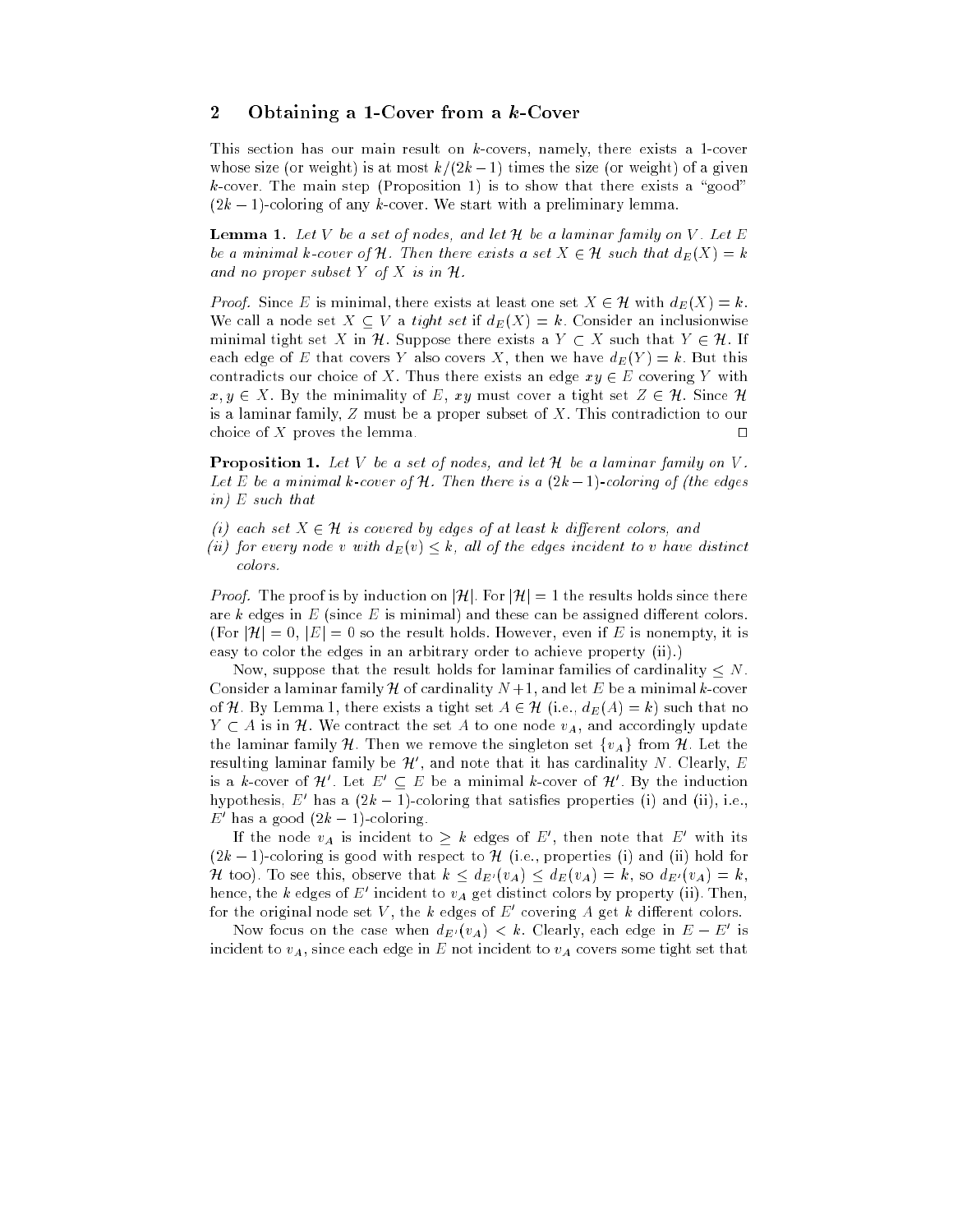is in both  $\pi$  and  $\pi$  . We claim that the remaining edges of  $E - E$  -incident to  $v_A$ can be colored and added to  $E$  in such a way that  $E$  with its ( $2\kappa = 1$ )-coloring is good with respect to  $\mathcal{H}$ .

It is easy to assign colors to the edge (or edges) of  $E=E$  -such that the  $\kappa$ edges of E incident to  $v_A$  get different colors. The difficulty is that property (ii) has to be preserved, that is, we must not "create" nodes of degree  $\leq k$  that are incident to two edges of the same color. It turns out that this extra condition is easily nandled as follows. Let  $e\in E-E$  be an edge incident to  $v_A$  , and let  $w\in V$ be the other end node of e. If w has degree  $\leq k$  for the current subset of E, then e is incident to  $\leq (2k - 2)$  other edges; since  $(2k - 1)$  colors are available, we can assign  $e$  a color different from the colors of all the edges incident to  $e$ . Otherwise (w has degree  $> k$  for the current subset of E), the other edges incident to w impose no coloring constraint on  $e$ , and we assign  $e$  a color different from the colors of the other edges incident to  $v_A$ ; this is easy since  $d_E(v_A) = k$ .

**Theorem 1.** Let V be a node set, and let  $H$  be a laminar family on V. Let E be a k-cover of H, and let each edge e <sup>2</sup> E have a nonnegative weight w(e). Then there is a 1-cover of  $\pi$ , call it Eq. such that  $E\subseteq E$  and  $w(E)\leq k$  w(E)(2k-1).  $\emph{Moreover, there is an efficient algorithm that given E phase is the running time.}$ is  $\mathbf{U}(\min\{k\} | V \mid^2, k^2 | V \mid)$ .

Proof. We construct a good (2k1)-coloring of the k-cover E by applying Proposition 1 to a minimal k-cover  $\tilde{E} \subseteq E$  and then "extending" the good  $(2k - 1)$ coloring of  $E_{\perp}$  to  $E_{\perp}$  . That is, we partition  $E_{\perp}$  into (2k  $=$  1) subsets such that each set  $\Lambda$  in  $\pi$  is covered by edges from at least  $\kappa$  of these subsets. We take  $E^-$  to be the union of the cheapest k of the  $(2k - 1)$  subsets. Clearly, the weight of E' is at most  $k/(2k - 1)$  of the weight of E, and (by property (i) of Proposition 1)  $E$  is a 1-cover of  $\pi$ .

Consider the time complexity of the construction in Proposition 1. Let  $n =$  $|V|$ ; then note that  $|\mathcal{H}| \leq 2n$  and  $|E| \leq 2kn$ . The construction is easy to implement in time  $O(|\mathcal{H}| \cdot |E|) = O(kn^*)$ . Also, for  $\kappa < n$ , the time complexity can be improved to  $O(k^2 + |H|) \equiv O(k^2 n)$ . To see this, note that for each set  $A \in H$ we assign colors to at most k of the edges covering A after we contract A to  $v_A$ . and for each such edge  $e$  we examine at most  $(2k - 2)$  edges incident to  $e$ .  $\Box$ 

### 3 3 Obtaining a 1-Packing from a 2-Packing

This section has our main result on 2-packings, namely, there exists a 1-packing whose size (or weight) is at least  $1/3$  times the size (or weight) of a given 2packing. First, we show that there is no loss of generality in assuming that the 2-packing forms an Eulerian multigraph. Then we give a 3-coloring for the edges of the 2-packing such that for each set S in the laminar family at most  $u(S)$ edges covering S have the same color. We take the desired 1-packing to be the biggest color class.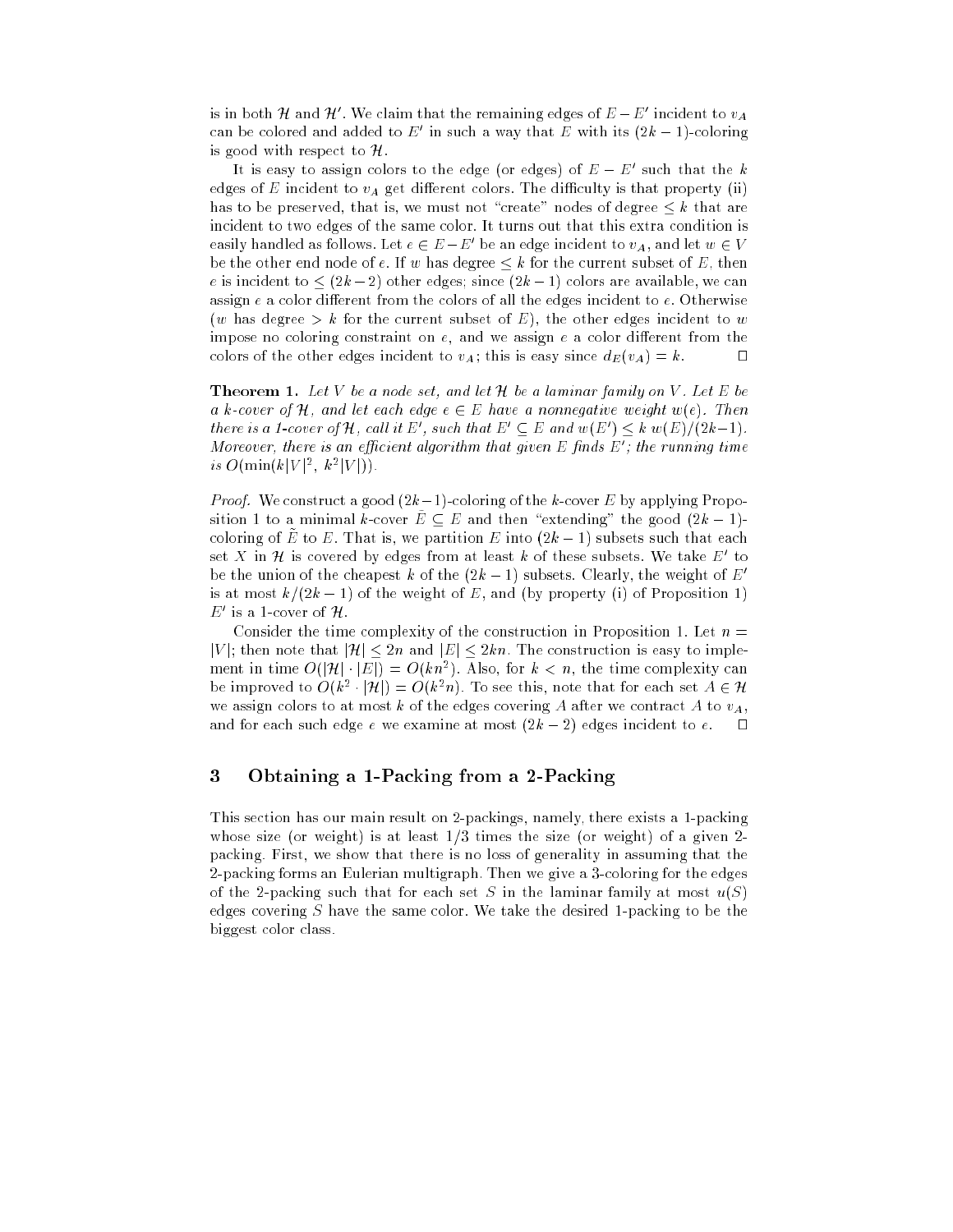**Lemma 2.** Let  $V$  be a set of nodes, let  $H$  be a laminar family on  $V$ , and let  $u : \mathcal{H} \rightarrow \mathbb{Z}$  assign an integral capacity to each set in  $\mathcal{H}$ . Let E be a 2-packing of H, u, i.e., for all sets  $A_i \in \mathcal{H}$ ,  $d_E(A_i) \leq 2 u(A_i)$ . If E is a maximal 2-packing, then the multigraph G = (V; E) is Eulerian.

Proof. If G is not Eulerian, then it has an even number ( 2) of nodes of odd degree. Let  $A \in \{V\} \cup \mathcal{H}$  be an inclusionwise minimal set that contains  $\geq 2$  nodes of odd degree. For every proper subset  $S$  of  $A$  that is in  $H$  and that contains an odd-degree node, note that  $d_E(S)$  is odd, hence, this quantity is strictly less than the capacity  $2 u(S)$ . Consequently, we can add an edge (or another copy of the edge) vw where v, w are odd-degree nodes in A to get  $E \cup \{vw\}$  and this stays a 2-packing of  $\mathcal{H}$ , u. This contradicts our choice of E, since E is a maximal 2-packing. Consequently, G has no nodes of odd degree, i.e., G is Eulerian.  $\square$ 

**Proposition 2.** Given an Eulerian multigraph  $G = (V, E)$ , an arbitrary pairing P of the edges such that for every edge-pair the two edges have a common end node, and a laminar family of node sets H, there is a 3-coloring of E such that

- (i) for each cut  $\sigma_{E}(A_i)$ ,  $A_i \in \pi$ , at most half of the eages have the same color,  $\cdots$
- (ii) for each edge-pair e; f in P, the edges e and f have dierent colors.

Proof. Let <sup>P</sup> be a set of triples [v; e; f ], where e and f are paired edges incident to the node v. Note that an edge  $e = vw$  may occur in two triples  $[v, e, f]$  and [w, e, g]. W.l.o.g. assume that  $P$  gives, for each node v, a pairing of all the edges incident to v. Then  $P$  partitions  $E$  into one or more (edge disjoint) subgraphs  $Q_1, Q_2, \ldots$ , where each subgraph  $Q_j$  is a connected Eulerian multigraph. To see this, focus on the Eulerian tour given by fixing the successor of any edge  $e = vw$ to be the other edge in the triple  $[w, e, f] \in \mathcal{P}$ , assuming e is oriented from v to w; each such Eulerian tour gives a subgraph  $Q_j$ .

If  $\mathcal{H} = \emptyset$ , then we color each subgraph  $Q_j$  with 3 colors such that no two edges in the same edge-pair in  $P$  get the same color. This is easy: We traverse the Eulerian tour of  $Q_j$  given by  $P$ , and alternately assign the colors red and blue to the edges in  $Q_j$ , and if necessary, we assign the color green to the last edge of  $Q_j$ .

Otherwise, we proceed by induction on the number of sets in  $H$ . We take an inclusionwise minimal set  $A \in \mathcal{H}$ , shrink it to a single node  $v_A$ , and update  $G = |V| E1$ ,  $H_0$  and  $P_1$  to  $G_1 = |V| E1$ ,  $H_1$  and  $P_2$  . Here,  $H_1 = H - \{A\}$ , i.e., the singleton set  $\{v_A\}$  is not kept in  $H$  . Also, we add new edge pairs to  $P$  to ensure that all edges incident to  $v_A$  are paired. For a node  $v \notin A$ , all its triples  $|v, e, f| \in V$  are retained in P . Consider the pairing of all the edges incident to  $v_A$  in G . For each triple  $[v, e, f]$  in P such that  $v \in A$  and each of  $e, f$  has one end node in  $V = A$  (so  $e, f$  are both incident to  $v_A$  in  $G$  ), we replace the triple by  $[v_A, e, f]$ . We arbitrarily pair up the remaining edges incluent to  $v_A$  in  $G$ .

By the induction hypothesis, there exists a good 3-coloring for  $G_+$  ,  $H_+$   $\nu_-$ It remains to 3-color the edges with both ends in A. For this, we shrink the nodes in  $V - A$  to a single node  $v_B$ , and update  $G = (V, E), \mathcal{P}, \mathcal{H}$ , to  $G'' =$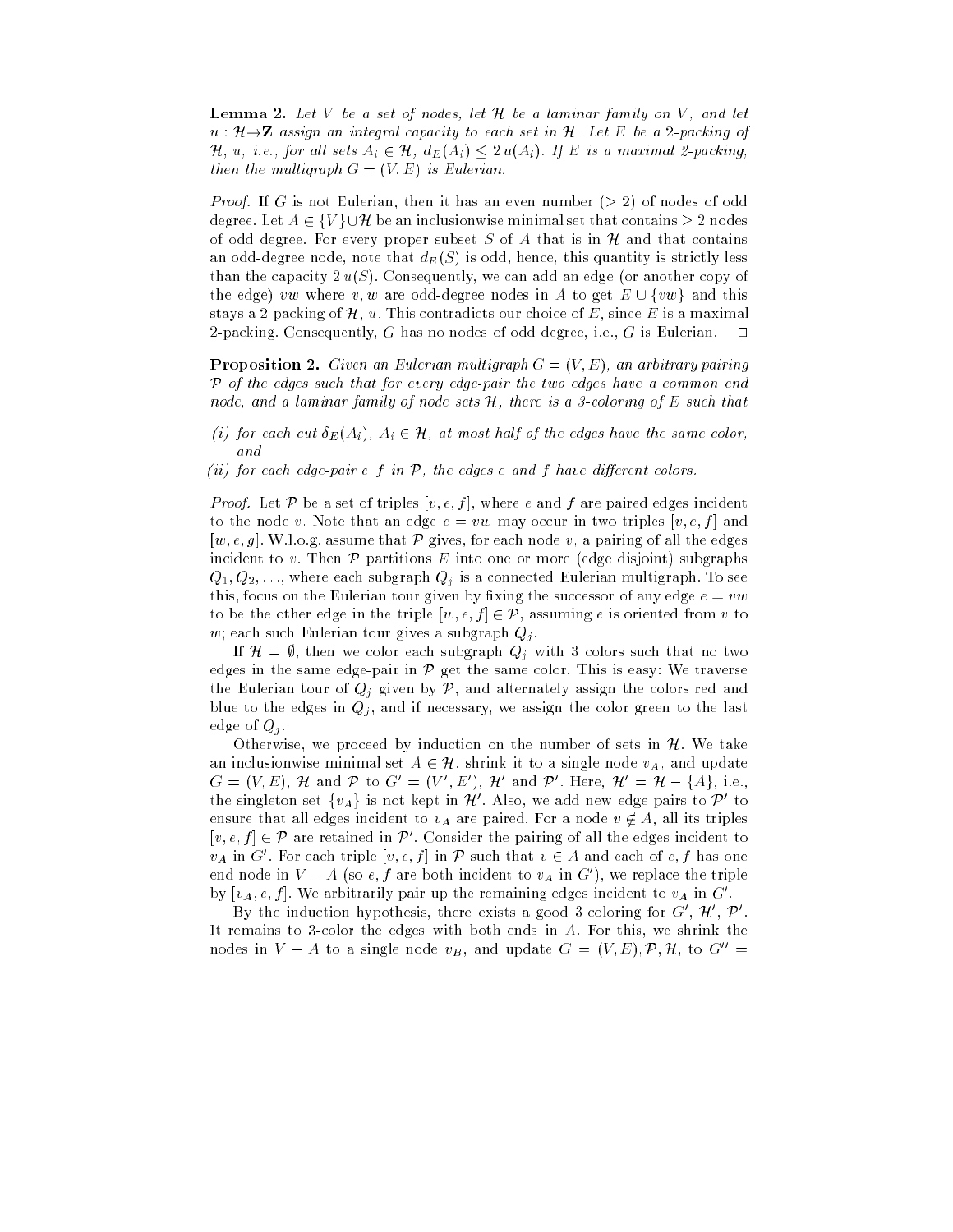$\{V\}$  .  $E$  or  $E$  and  $\pi$  and  $E$  is the empty family and so may be ignored. We also keep the 3-coloring of  $\delta_{E'}(v_A) = \delta_{E''}(v_B)$ . Our final goal is to extend this 3-coloring to a good 3-coloring of  $E''$  respecting  $\mathcal{P}''$ . We must check that this can always be done. Consider the differently-colored edge pairs incident to  $v_B$ . Consider any connected Eulerian subgraph  $Q_j$  containing one of these edge pairs  $e_1, e_2;$  the corresponding triple in  $P_{-}$  is  $[v_B, e_1, e_2]$ . Let  $Q_{\overline{j}}$  be a minimal walk of (the Eulerian tour of)  $Q_j$  starting with  $e_2$  and ending with an edge f incident to  $v_B$  (possibly,  $f = e_1$ ). The number of internal edges in  $Q_f$  is  $\equiv 0$  or 1 (mod 2), and the two terminal edges either have the same color or not. If the number of internal edges in  $Q_j$  is nonzero, then it is easy to assign one, two, or three colors to these edges such that every pair of consecutive edges gets two different colors. The remaining case is when  $Q_j$  has no internal edges, say,  $Q_j = v_B, e_2, w, J, v_B$ , where w is a node in A. Then edges  $e_2$ , f are paired via the common end-node w, i.e., the triple  $[w, e_2, f]$  is present in both  $\mathcal{P}^{\prime\prime}$  and  $\mathcal{P}$ . Then, by our construction of P from P, the triple  $[v_A, e_2, f]$  is in P , and so edges  $e_2$  and J (which are paired in P<sup>or</sup> and present in  $\sigma_{E'}(v_A) = \sigma_{E''}(v_B)$ ) must get different colors. Hence, a good 3-coloring of G<sub>0</sub>,  $\mu$  ,  $\nu$  can always be extended to give a good 3-coloring of  $Q_j$ , and the construction may be repeated to give a good 3-coloring of  $Q_j$ .

Finally, note that  $E''$  is partitioned by  $\mathcal{P}''$  into several connected Eulerian subgraphs  $Q_1, Q_2, \ldots$ , where some of these subgraphs contain edges of  $\delta_{E''}(v_B)$ and others do not. Clearly, the good 3-coloring of G  $_H$  ,  $H$  can always be extended to give a good 3-coloring of each of  $Q_1, Q_2, \ldots$ , and thus we obtain a good 3-coloring of  $G, \mathcal{H}, \mathcal{P}$ .

**Theorem 2.** Let V be a node set, let  $H$  be a laminar family on V, and let  $u : \mathcal{H} \rightarrow \mathbb{Z}$  assign an integer capacity to each set in  $\mathcal{H}$ . Let E be a 2-packing of H, and let each edge e <sup>2</sup> E have a nonnegative weight w(e). Then there is a 1 раскипа от  $\pi$ , сани и  $E_0$ , such that  $E_0 \subset E_0$  and  $w(E_1) \geq w(E_1/S)$ . Moreover, there is an efficient algorithm that given E finas E ; the running time is  $O(|V|+|E|)$ .

Proof. If the multigraph (V; E) is not Eulerian, then we use the construction in Lemma 2 to add a set of edges to make the resulting multigraph Eulerian without violating the 2-packing constraints. We assign a weight of zero to each of the new edges. Let us continue to use  $E$  to denote the edge set of the resulting multigraph. We construct a good 3-coloring of the 2-packing  $E$  by applying Proposition 2. Let F be the most expensive of the three "color classes;" so, the weight of F,  $w(F)$ , is  $\geq w(E)/3$ . Note that F is a 1-packing of H, u by property (i) in the proposition since for every set  $A_i \in \mathcal{H}$ , we have  $d_F(A_i) \leq d_E(A_i)/2 \leq 2u(A_i)$ . Finally, we discard any new edges in  $F$  (i.e., the edges added by the construction in Lemma 2) to get the desired 1-packing.

Consider the time complexity of the whole construction. It is easy to see that the construction in Proposition 2 for the minimal set  $A \in \mathcal{H}$  takes linear time. This construction may have to be repeated  $|\mathcal{H}| = O(|V|)$  times. Hence, the overall running time is  $O(|V| \cdot |E|)$ .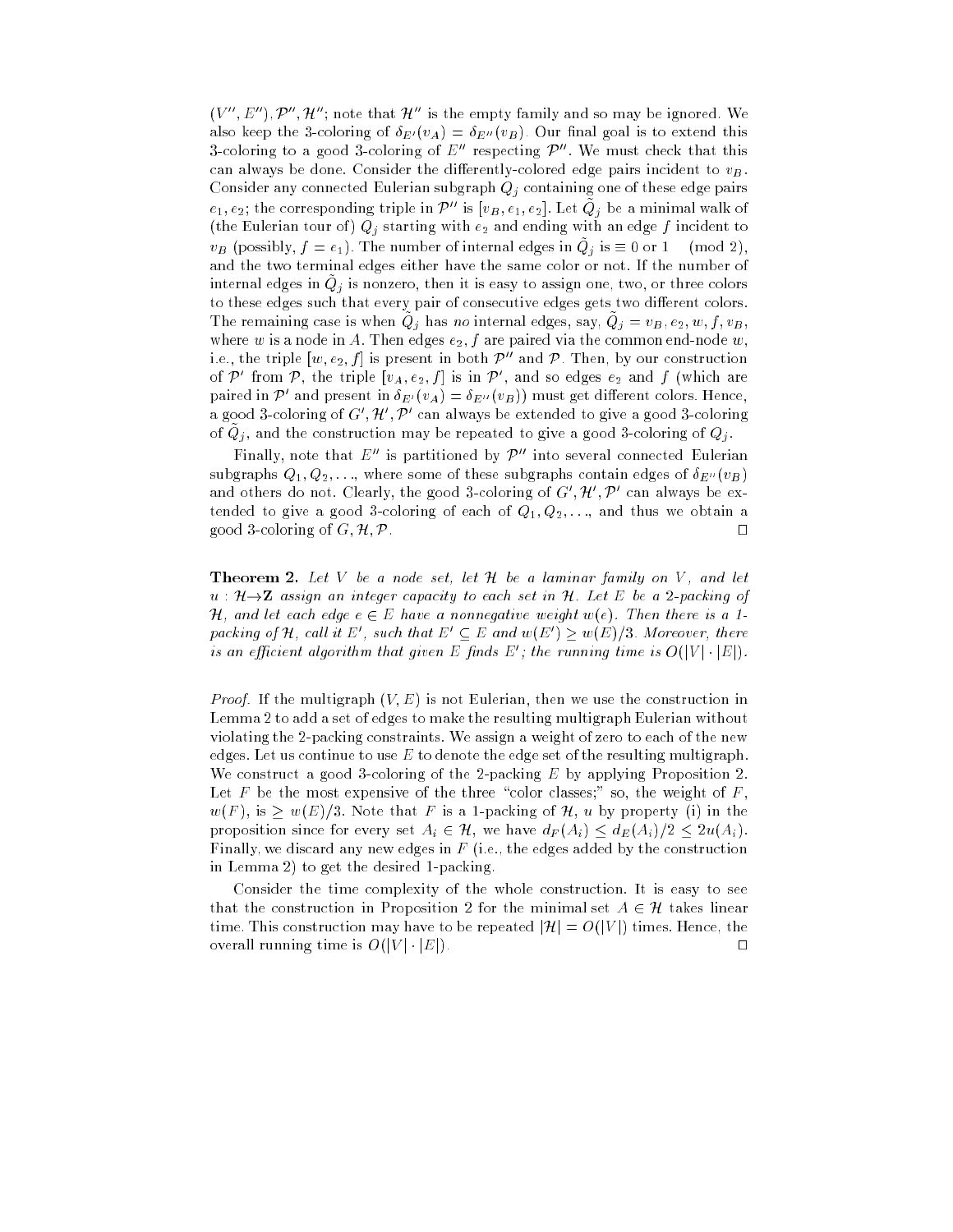## 4 Applications to Connectivity Augmentation and Related Topics

This section applies our covering result (Theorem 1) to the design of approximation algorithms for some NP-hard problems in connectivity augmentation and related topics. The main application is to problem CBRA, which is stated below. Problem CBRA is equivalent to some other problems in this area, and so we immediately get some more applications.

Recall problem CBRA: given a connected graph  $T = (V, F)$ , and a set of "supply" edges E with nonnegative weights  $w : E \rightarrow \Re_+$ , the goal is to find a minimum-weight subset E of E such that  $I + E = (V, F \cup E)$  is 2-edgeconnected. One application of Theorem 1 is to give a  $4/3$ -approximation algorithm for the special case of CBRA when the LP relaxation has an optimal solution that is half-integral.

Theorem 3. Given <sup>a</sup> half-integral solution to the LP relaxation of CBRA of weight at the start in the O(jV)-time and algorithm to finite algorithm to a solution (i.e., a feasible solution of CBRA) whose weight is  $\leq \frac{4}{3}z$ .

*Proof.* Problem CBRA may be restated as the problem of finding a minimumweight 1-cover of a laminar family  $\mathcal{H}$ , where the 1-cover must be chosen from the set of supply edges  $E$  and each supply edge has a nonnegative weight. To specify H, fix any node  $r \in V$  to be the root of T, and focus on the cut edges of T, call them  $f_1, f_2, \ldots$  For each of these cut edges  $f_1, f_2, \ldots$ , let  $A_i$  be the (node set of the) component of  $T - f_i$  that does not contain r. We take  $\mathcal{H} = \{A_1, A_2, \ldots\}$ .

Let  $x: E \rightarrow \{0, \frac{1}{2}, 1\}$  be a half-integral solution to the LP relaxation of CBRA, and let  $z = \sum_e w_e \bar{x}_e$ . Then  $x$  corresponds to a 2-cover  $C$  of  $\mathcal H$ , where  $C$  has zero, one or two copies of a supply edge e iff  $x_e = 0$ , 1, or 2. By Theorem 1, C contains a 1-cover  $\epsilon_{0}$  whose weight is  $\leq 4z/3$ , and moreover,  $\epsilon_{0}$  can be computed in time П O(jV j). ut

We have sharper results for the following (NP-complete) special case of problem CBRA.

## Tree Plus Cycle Problem (TPC):

INSTANCE: A tree  $T = (W, F)$  whose set of leaf nodes is  $V \subseteq W$ , a "supply" cycle  $Q = (V, E)$  on the leaves of T (i.e.,  $d_E(v) = 2$ ,  $\forall v \in V$ ), and a positive integer N.

QUESTION: Is there a set of edges  $E_0 \subseteq E_0$  with  $|E_0| \leq N$  such that  $T + E_0 \equiv$  $(W, F \cup E)$  is *2*-edge-connected:

**Corollary 1.** There exists a  $\frac{4}{3}$ -approximation algorithm for TPC. Moreover, there exists a feasible solution  $E_0 \subseteq E(Q)$  of size  $\leq$  2]V (Q)]/3.

*Proof.* Consider the LP relaxation of problem  $TPC$ ; it is easy to verify that an optimal solution is given by  $x_e = 1/2$  for all supply edges  $e \in E(Q)$ . Now, the result follows directly from Theorem 3.  $\Box$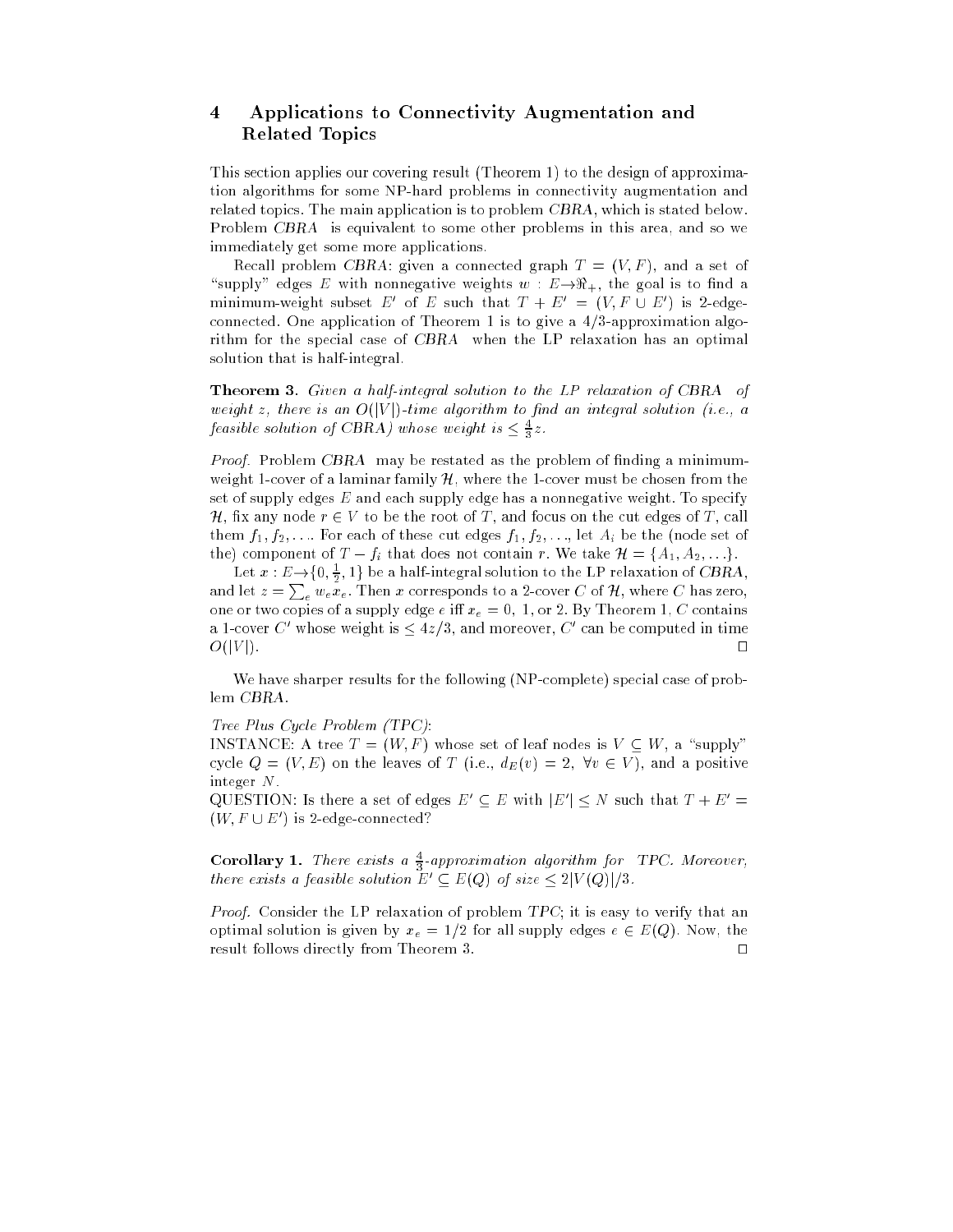Now consider the following problem: given a  $(2k - 1)$ -edge-connected graph  $T = (V, F)$  and a set of "supply" edges E with nonnegative weights  $w : E \rightarrow \Re_+$ , the goal is to find a minimum weight subset E of E such that  $G = (V, F + E)$ is  $(2k)$ -edge-connected. Since the edge connectivity of T is odd, this problem is equivalent to problem CBRA because all the  $(2k - 1)$ -cuts (minimum cuts) of T can be represented by means of a laminar family. (This follows easily from the fact that the node sets of two minimum cuts do not cross in this case.)

## 5 NP-completeness Results

First, we show that problem TPC (tree plus cycle) is NP-complete. It is convenient to reformulate TPC in terms of a laminar family rather than a tree.

Laminar Family Plus Cycle Problem (LPC):

INSTANCE: A laminar family  $\mathcal H$  on a node set V, a cycle  $Q = (V, E)$  on V, and a positive integer N. (Assume  $\emptyset, V \notin \mathcal{H}$ .)

QUESTION: is there a 1-cover E of  $\pi$  such that  $E_0 \subset E$  and  $|E_0| \leq N$ :

We give a polynomial-time reduction from the 3-dimensional matching problem to problem LPC. Our reduction is based on the proof of [FJ 81, Theorem 2].

## Theorem 4. Problem LPC is NP-complete.

*Proof.* It is easy to see that  $LPC$  is in NP. Given an instance of 3DM (that is, three disjoint sets  $W, X, Y$ , of cardinality q each, and a set M of 3-edges (triples)  $(w_i x_j y_k) \in W \times A \times T$ , construct a connected graph T as follows. First build a star with a "root" r and 3q leaves  $\{w_1, \ldots, w_q, x_1, \ldots, x_q, y_1, \ldots, y_q\}$ corresponding to the elements of  $W \cup X \cup Y$ . Then for each 3-edge  $(w_i x_j y_k)$  of M add two nodes  $a_{ijk}$  and  $\bar{a}_{ijk}$  to T and add the edges  $w_i a_{ijk}$ ,  $w_i \bar{a}_{ijk}$ . Now replace each of the 2q nodes corresponding to elements of X and Y by complete graphs (or arbitrary 2-edge-connected graphs) denoted by  $X_1, \ldots, X_q, Y_1, \ldots, Y_q$ as follows. Each complete subgraph of this type has  $d_M(x_i)8q$   $(d_M(y_k)8q)$  nodes and is partitioned into  $d_M(x_j)$   $(d_M(y_k))$  parts (so-called "lanes") of size 8q each. (Here,  $d_M(x_j)$  and  $d_M(y_k)$  denote the number of 3-edges of M containing  $x_j$ , respectively,  $y_k$ .) The graph constructed is connected and has  $2p + 2q$  "leaves" (that is, leaf 2-edge-connected components), where  $p := |M|$ .

The next step is to define the cycle  $Q$ . The nodes of  $Q$  are the nodes of the leaves of T. Hence,  $|V(Q)| = p(16q + 2)$ . First, we define p disjoint paths of Q such that each has  $16q + 2$  nodes (so each of these paths has length  $16q + 1$ ). Every 3-edge  $(w_i x_j y_k)$  of M defines such a path as follows: take the 8q nodes (and edges connecting the consecutive ones)  $l_1l_2 \ldots l_{8q}$  of a lane of  $X_1$  in an arbitrary order, then take the edges  $l_{8q}a_{ijk}$ ,  $a_{ijk}\bar{a}_{ijk}$ ,  $\bar{a}_{ijk}m_{8q}$  for some node  $m_{8q}$ of some lane of  $Y_k$ , in this order, and then take the other nodes of this lane  $m_{8q-1}, \ldots, m_1$  in an arbitrary order. The lanes are chosen in such a way that these paths are pairwise disjoint. This can be done, since the lanes are pairwise disjoint and each  $X_j$  (or  $Y_k$ ) has  $d_M(x_j)$  (or  $d_M(y_k)$ ) lanes.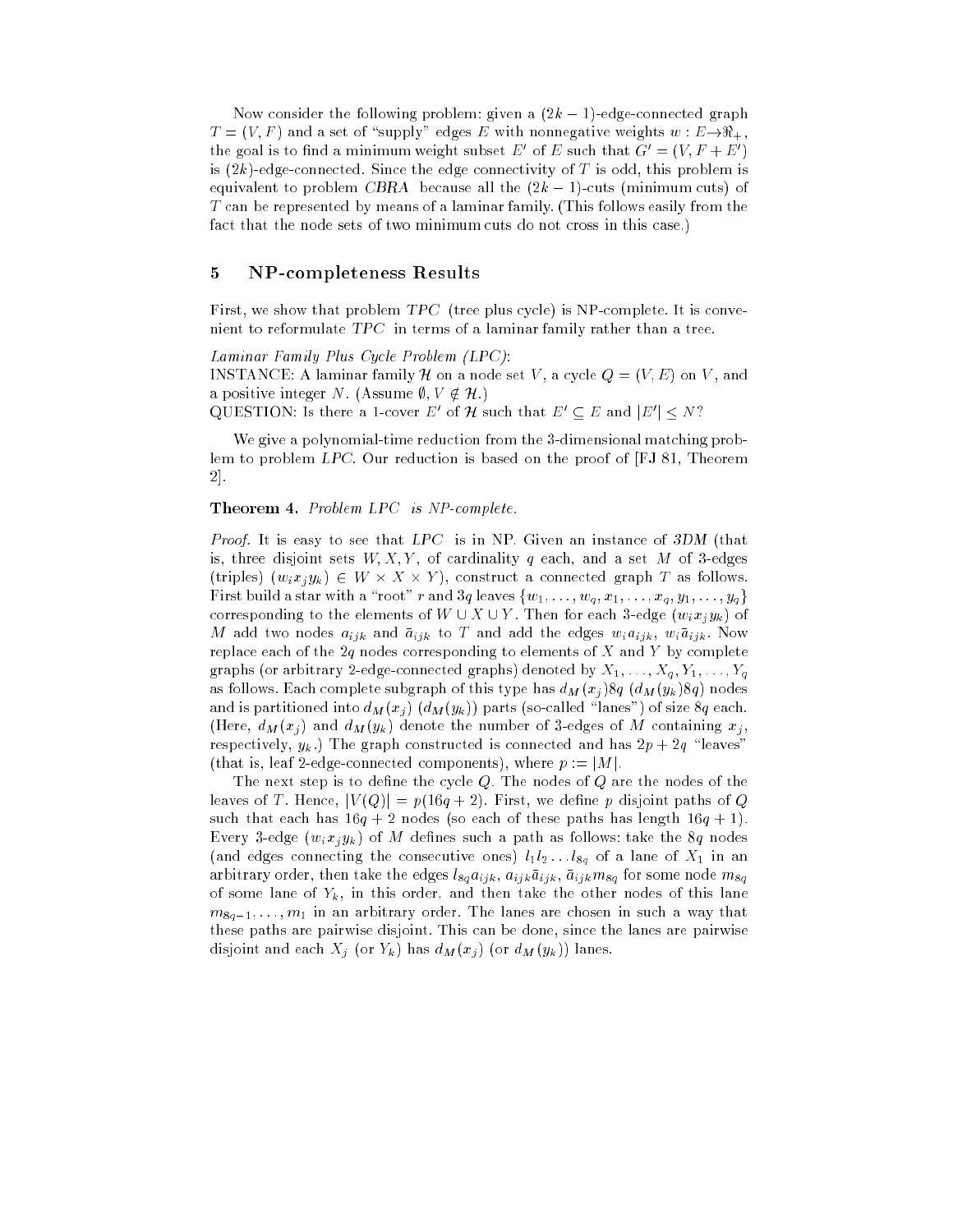Now fix a cyclic ordering  $e_1, \ldots, e_p$  of the 3-edges of M and complete the cycle  $Q$  by adding the missing  $p$  edges in such a way that the end of the path corresponding to  $e_s = (w_i x_i y_k)$  (that is, a node  $m_1$  of a lane in  $Y_k$ ) is connected to the first node of the path corresponding to  $e_{s+1} = w_i x_j y_{k'}$  (that is, to a node  $l_1$  of a lane of  $X_{j'}$  for  $1 \leq s \leq p$ . Note that each of these edges connects a complete subgraph  $X_j$  to a complete subgraph  $Y_k$  and all the edges of Q either connect different leaves of  $T$  or connect different nodes of some leaf of  $T$ . Furthermore,  $V(Q)$  equals the union of the nodes of the leaves of T.

The last part of the reduction consists of defining a laminar family  $\mathcal H$  on  $V(Q)$ . We define H by defining two disjoint subfamilies  $\mathcal{H}_1$  and  $\mathcal{H}_2$ . Let  $\mathcal{H}_1 :=$  $\{S \cap V(Q) : d_T(S) = 1, r \notin S, S \subseteq V(T)\}\)$  contain intersections of  $V(Q)$ and those minimum cuts of  $T$  which do not contain the root. It is easy to see that this family is laminar.  $\mathcal{H}_2$  consists of  $2p$  disjoint collections, each of them defined on the nodes of a lane of a complete subgraph of the form  $X_i$  or  $Y_k$  of T as follows. Let us fix such a subgraph, say  $X_1$ . (The definition is similar for all the 2q subgraphs  $X_1, \ldots, X_q, Y_1, \ldots, Y_q$ . Focus on a lane  $l_1, \ldots, l_{8q}$  of  $X_1$ , where the numbering follows the ordering of these nodes in  $Q$ . (Hence  $l_{8q}$  is connected to some leaf  $a_{ijk}$  and  $l_1$  is connected to some  $Y_k$ .) This lane adds the following sets to  $\mathcal{H}_2$ : the singletons  $l_1, \ldots, l_{8q}$ , the sets of nodes of the intervals of Q with end-node pairs  $(l_{8q-1}, l_{8q-s})$   $(2 \leq s \leq 4q)$  and  $(l_{4q-r}, l_2)$   $(1 \leq r \leq 4q-3)$ . Each lane of every complete subgraph  $X_j$ ,  $Y_k$   $(1 \leq j, k \leq q)$  adds a similar collection to  $\mathcal{H}_2$ . Clearly, every collection of this type is laminar, and the collections are defined on pairwise disjoint sets of nodes, where each of these sets is included in a minimal element of  $\mathcal{H}_1$ . Therefore H is a laminar family on  $V(Q)$ , where  $\mathcal{H}$  := H1  $\mathcal{H}$  , we have the singleton set of  $\mathcal{H}$  belongs to H as singleton set.

Observe the following important property, that follows from the structure of these collections and the fact that every node of Q belongs to H. Let  $E' \subseteq E(Q)$ be a 1-cover of  $H$ . Then

(\*) if the edge  $l_{8q}l_{8q-1}$  (or similarly  $l_1l_2$ ,  $m_{8q}m_{8q-1}$ ,  $m_1m_2$ ) for some lane in an  $A_j$  or  $Y_k$  is not in Eq. then  $|E|\geq |V(\mathcal{Q})|/2 + 2q - 1.$ 

It is easy to see that our reduction is polynomial.We claim that there exists a solution to the given instance of  $3DM$  (that is, a set of q pairwise disjoint 3-edges of M) if and only if H has a 1-cover of size at most  $p + 8pq + q = |V(Q)|/2 + q$ .

**F** ifst observe that a set  $E$  is a 1-cover if and only if  $I + E$  is 2-edge-connected and  $E$  -covers each member of  $\mathcal{H}_2$ . Moreover, as it was verified in [FJ 81], there is a 3-dimensional matching if and only if there is set  $E$  for  $p+q$  edges in  $Q$  for which  $I + E$  is 2-edge-connected, where  $I$  and  $Q$  arise from  $I$  and Q, respectively, by contracting the complete subgraphs (that is, the sets of the form  $X_j$ ,  $Y_k$ , which are 2-edge-connected) to singletons and deleting the edges connecting these complete subgraphs from the cycle.

Suppose that there exists a 3-dimensional matching  $M' \subseteq M$ . Then there exists a set  $E$  -of size  $p+q$  which makes  $I$  -z-edge-connected and it is easy to see that there exists a set  $E''$  of independent edges in Q which covers  $\mathcal{H}_2$ . Hence  $|E| = 10qp/2 = 8pq$ . Now  $E| := E \cup E$  covers H and  $|E| = 8pq + p + q$ , as required.